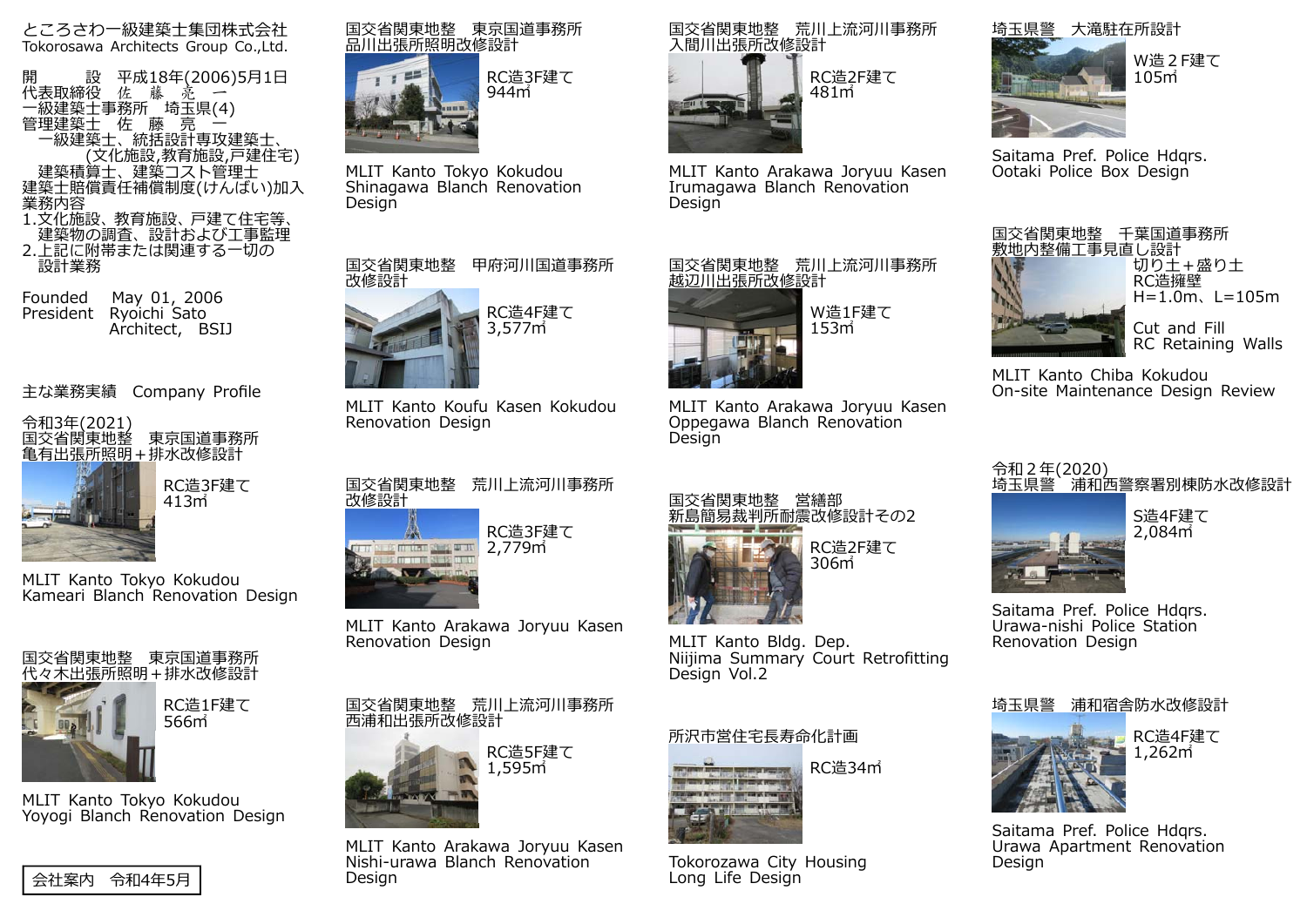

Saitama Pref. Kawagoejoshi High School Kendou Takkyuujou Bld. North Stair Extension Design

# 埼玉県 川越⼥⼦⾼校外トイレ棟改修設計



Saitama Pref. Kawagoejoshi High School Outdoor Toilet Bld. Renovation Design

#### 埼玉県 和光国際⾼校⾒直し設計



RC造5F建て10,504㎡

Saitama Pref. Wakou Kokusai High School Former Renovation Design Review





Tokorozawa City Wada Elementary School Toilet Renovation Design





Tokorozawa City Higasi-tokorozawa Elementary School Toilet Renovation Design

## 国交省関東地整 東京第一営繕事務所 皇宮警察坂下護衛署分庁舎工事監理



MLIT Kanto Tokyo Daiichi Eizen Imperial Guard Hdqrs. Sakashita Goeisho Extension Bld. Supervision

優良業務表彰皇宮警察坂下護衛署分庁舎工事監理



Excellent Business Award from MLIT Kanto Tokyo Daiichi Eizen



MLIT Kanto Oomiya Kokudou Offfice Multipurpose Toilet Renovation Design

#### 国交省関東地整 大宮国道事務所 大宮出張所トイレ改修設計



MLIT Kanto Oomiya Kokudou Oomiya Blanch Toilet Renovation Design



MLIT Kanto Hitachi Kasen Kokudou Chikusei Michino-eki Toilet Bld. Supervision

#### 国交省関東地整 東京第一営繕事務所 環境調査研修所研修棟耐震改修工事監理



RC造4F建て 1,955㎡

MLIT Kanto Tokyo Daiichi Eizen National Environmental Research & Training Institute Training Bld. Retrofitting Supervision



Saitama Pref. Police Hdars. Niiza Apartment Renovation Design

# 埼玉県警 小⿅野待機宿舎防⽔改修設計



376㎡

Saitama Pref. Police Hdars. Ogano Apartment Renovation **Design** 

# 所沢市 山口中学校既存擁壁改修積算



RC造擁壁H=9.6m

Tokorozawa City Yamaguchi Junior High School Existing Retaining Wall Repair Cost Estimation

平成30年(2018)<br>国交省関東地整 首都国道事務所 柏旭町宿舎改修設計



RC造4F建てA棟 1,066㎡<br>B棟 533㎡

MLIT Kanto Shuto Kokudou Kashiwa-asahichou Apartment Renovation Design

国交省関東地整 首都国道事務所



S造3F建てA棟 741㎡ B棟 926㎡

MLIT Kanto Shuto Kokudou Nishimabashi Apartment Renovation Design



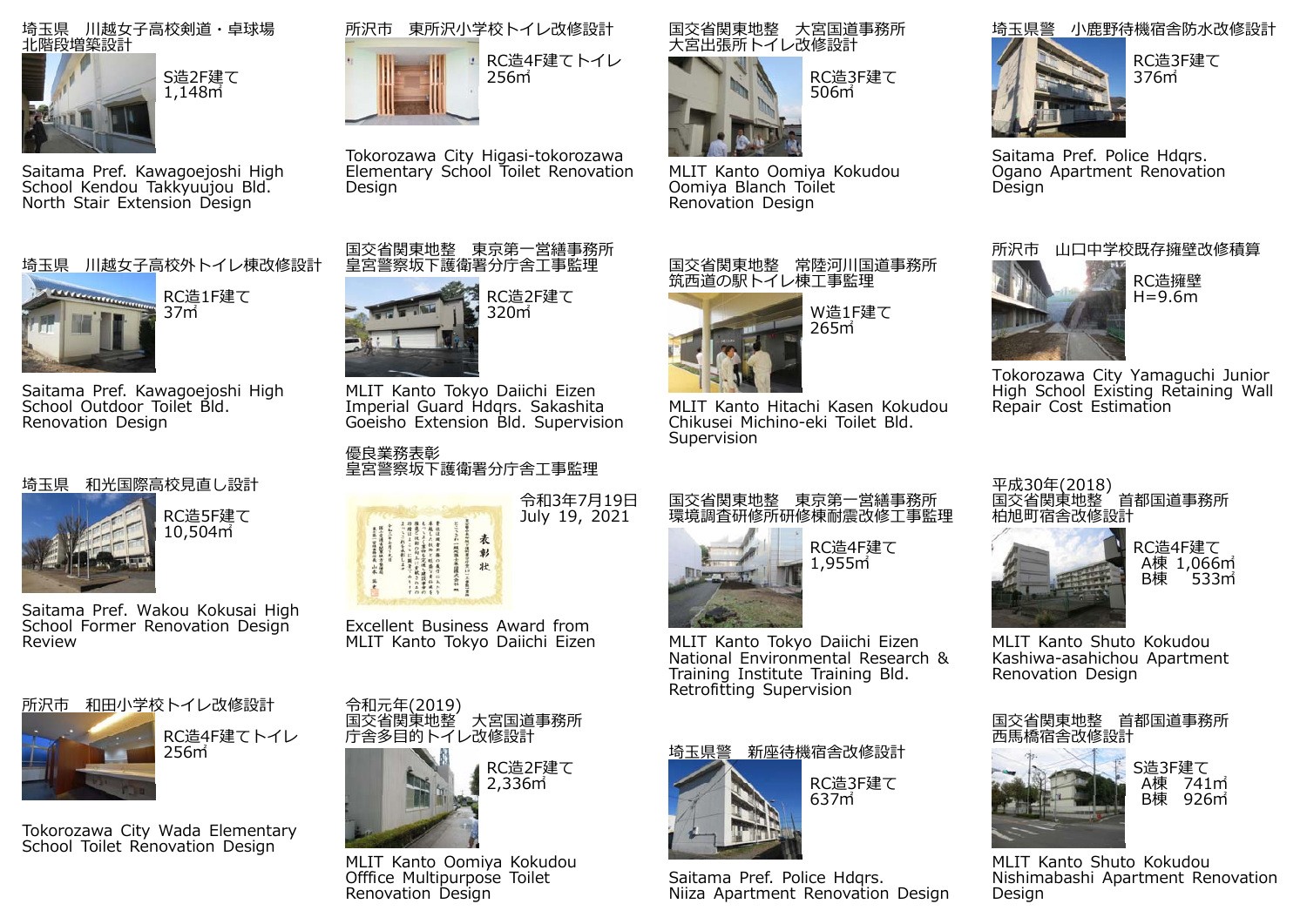

MLIT Kanto Kawasaki Kokudou Tama B Apartment Renovation Design

国交省関東地整 川崎国道事務所 梶ヶ谷宿舎改修設計

> RC造4F建て852㎡

MLIT Kanto Kawasaki Kokudou Kajigaya Apartment Renovation Design

所沢市 山口中学校体育館アリーナ棟 災害復旧構造検証

RC造2F建て2,445㎡

Tokorozawa City Yamaguchi Junior High School Gymnasium Arena Bld. Structural Varification after Disaster





S造1F建て35㎡×3棟

Saitama Sainomori Iruma Park Toilet Bld. Renovation Design



Saitama Pref. Police Hdars. Kanaya Police Box Design

平成29年(2017) 国交省関東地整 営繕部 新島簡易裁判所耐震改修設計



MLIT Kanto Bldg. Dep. Niijima Summary Court Retrofitting Design

国交省関東地整 営繕部 ⻑野県警察学校講堂棟改修設計



RC造2F建て980㎡

MLIT Kanto Bldg. Dep. Nagano Pref. Police School Auditorium Renovation Design

国交省関東地整 霞ヶ浦導⽔⼯事事務所 庁舎防⽔改修設計



MLIT Kanto Kasumigaura Dousui Office Waterproof Renovation Design 国交省関東地整 霞ヶ浦河川事務所 会議棟 + 車庫棟屋根改修設計

361㎡

MLIT Kanto Kasumigaura Kasen

Roof Renovation Design

平成28年(2016)<br>所沢市 衛生センター改修設計



会議棟 Conference S造2F建て550㎡



Saitama Midorinomori Museum Survey and Design



RC造4F建て



852㎡

MLIT Kanto Kawasaki Kokudou Kajigaya Apartment Retrofitting **Design** 

## 国交省関東地整 川崎国道事務所 多摩宿舎B棟耐震改修設計



RC造4F建て1109㎡

MLIT Kanto Kawasaki Kokudou Tama B Apartment Retrofitting Design



MLIT Kanto Tonegawa Karyu Kasen Garage Supervision



Tokorozawa City Sewage Center On-site Maintenance Design

国交省関東地整 横浜営繕事務所 湘南海上保安署工事監理



MLIT Kanto Yokohama Eizen Shonan JCG Office Supervision



(エントランス) Entrance

(当初案) Initially

敷地内整備2800㎡

(最終案) Final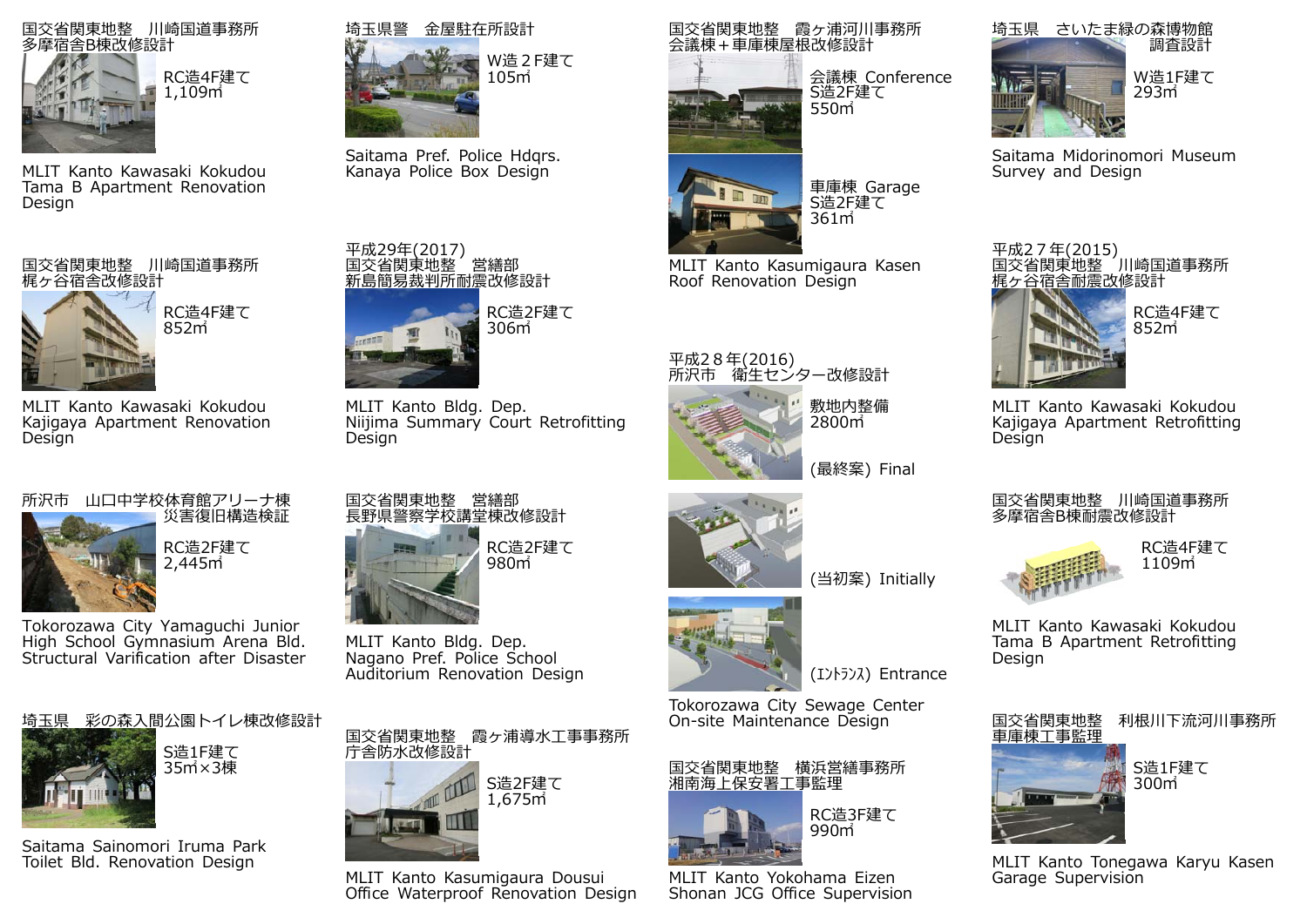

MLIT Kanto Chiba Kokudou On-site Maintenance Design

# 国交省関東地整 利根川下流河川事務所 小野川会議所解体設計



MLIT Kanto Tonegawa Karyu Kasen Onogawa Accommodation Demolition Design

## 国交省関東地整 利根川下流河川事務所 旧佐原庁舎解体設計

S造平屋建て 232㎡

MLIT Kanto Tonegawa Karyu Kasen Sawara Office Demolition Design



MLIT Kanto Edogawa Kasen Miyazaki Apartment Renovation Design

埼玉県警 加須警察署 留置保護室(10㎡)設置設計 RC造3F建て、2021㎡

Saitama Pref. Police Hdqrs. Kazo Detention Room Design

平成26年(2014)<br>国交省関東地整 鬼怒川ダム管理事務所 五十里ダム無線局舎防水・外壁改修設計



MLIT Kanto Kinugawa Dam Kanri Ikari Dam Radio Station Renovation Design

#### 国交省関東地整 鬼怒川ダム管理事務所 □☆日☆☆☆□量──◎☆☆☆☆☆☆



MLIT Kanto Kinugawa Dam Kanri kawaji Dam Office Renovation **Design** 

国交省関東地整 鬼怒川ダム管理事務所 川俣ダム車庫棟外壁改修設計



MLIT Kanto Kinugawa Dam Kanri Kawamata Dam Garage Renovation Design

# 埼玉県警 北坂⼾駅前交番設計



Saitama Pref. Police Hdqrs. Kitasakado Police Box Design

平成25年(2013)<br><u>埼玉県警 南大塚駅</u>前交番設計



Saitama Pref. Police Hdars. Takakura Police Box Design



Saitama Pref. Police Hdars. Aoyagi Police Box Design



W造2F建て105㎡

Saitama Pref. Police Hdqrs. Kaneko Police Box Design





木造平屋建て293㎡



Saitama Midorinomori Museum Renovation Design



Saitama Pref. Police Hdqrs. Shinsayama Police Box Design

# デイサービスリハロー設計・監理



用途変更 (事務所から老人福祉施設)<br>191㎡

Use change from office to nursing Day Service Re-hello Design and **Supervision** 

# Saitama Pref. Police Hdqrs. Minamiootsuka Police Box Design

S造2F建て

S造2F建て70㎡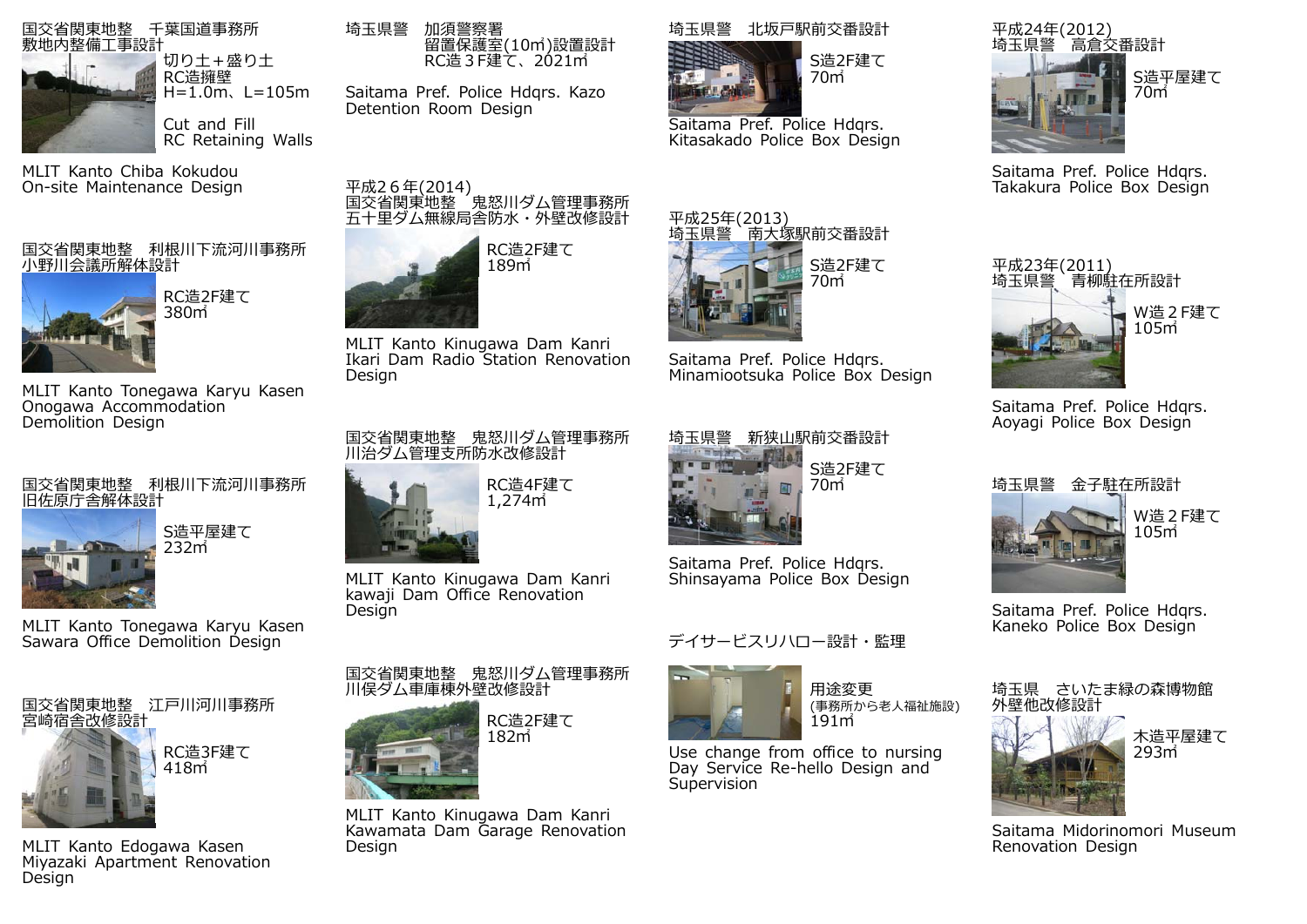## 埼玉県 農林総合技術センター茶業研究所 <u>エン</u>トランス土間改修設計



⼟間コン+タイル改修120㎡

Saitama Pref. Agriculture Forestry Center Entrance Renovation Design

# 平成22年(2010)<br>埼玉県警 東松山独身待機寮監理



Saitama Pref. Police Hdars. Higashimatsuyama Apartment **Supervision** 

# 埼玉県 所沢地方庁舎 屋上緑化設計



コケマット80㎡Moss mat

Saitama Pref. Tokorozawa Regional Office Rooftop Greening Design



SUSワイヤーフ<sup>、</sup>ラケットシステム

SUS Wire bracket

Saitama Pref. Tokorozawa Child Consultation Center Wall Greening Design



スパイラルワイヤー 40㎡Spiral Wire

Saitama Pref. Sayama Health Center Wall Greening Design



Hoshikawa House Design and Supervision













Toukou Temple Administration Bldg. Design

# 平成19年(2007)<br>埼玉県警 黒須検問所解体設計



Saitama Pref. Police Hdgrs. Kurosu Checkpoints Demolition Design

佐藤 亮一 さとう りょういち

所沢市生まれ (市立泉小、市立山口中) 昭和59年(1984) 埼玉県立川越高校卒業 平成元年(1989) 法政大学土木工学科卒業 (株)毛利建築設計事務所 海外設計部 (株)見沢工務所 建築設計部 他を経て ところさわ一級建築士集団(株)開設 所沢初雁会幹事(高36回)

Ryoichi Sato Born in Tokorozawa City

Former Career

(株)見沢工務所(所沢市)での主な経歴 Misawa Koumusho

# 所沢市斎場増築工事設計・監理



平成13年(2001) RC造2F建て増築267㎡

改修316㎡

Tokorozawa City Crematory Extension and Renovation Design and Supervision

# 所沢市立山口中学校体育館設計・監理



Tokorozawa City Yamaguchi Junior High school Gymnasium Design and Supervision

# 入間市立西武中学校体育館設計・監理



 (2004) S造1F建て1110㎡

平成16年

Iruma City Seibu Junior High school Gymnasium Design and Supervision